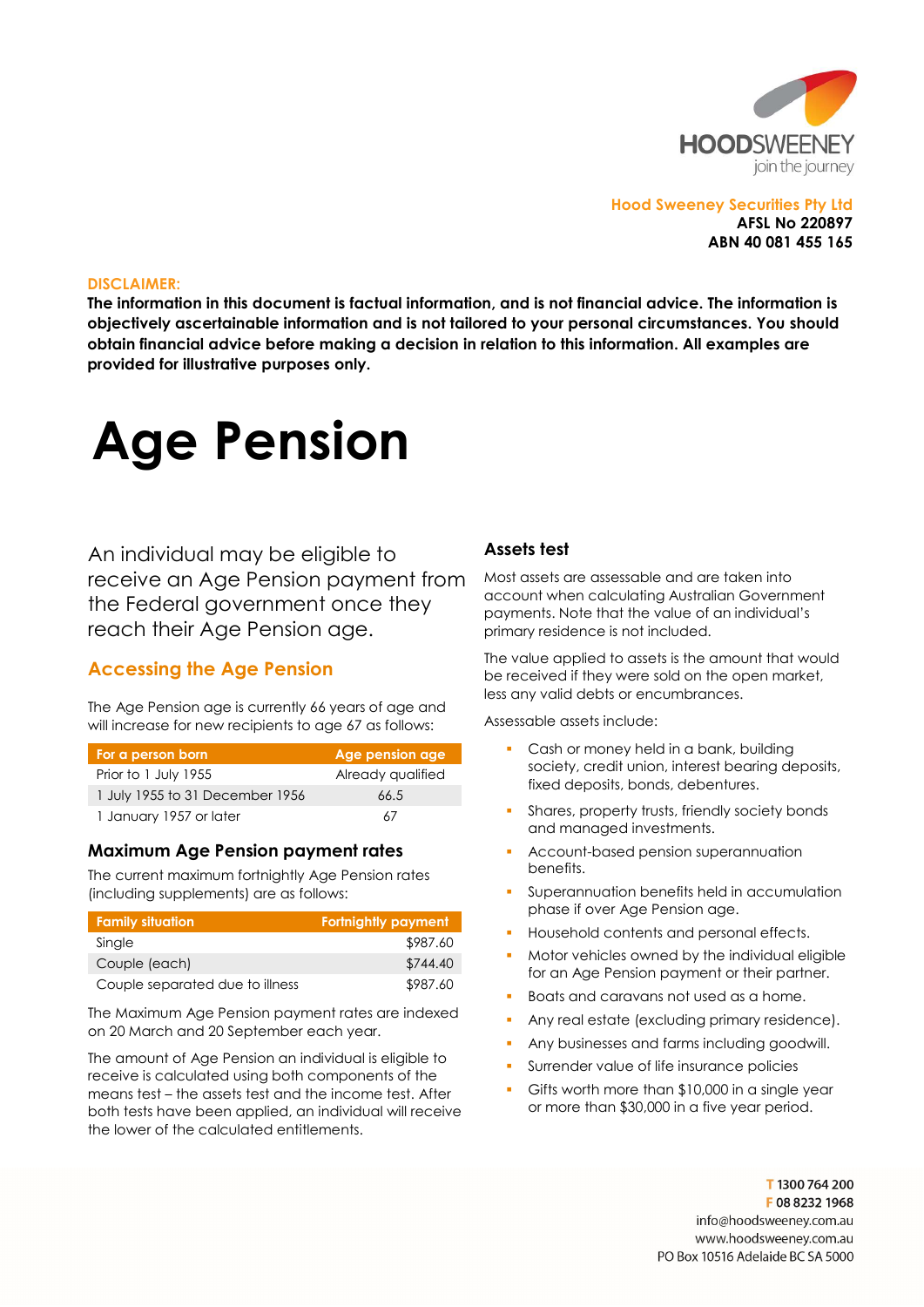

- Any loans (including interest-free) to family trusts, family members or organisations.
- Entry contribution to a retirement village if less than the difference between the homeowner and non-homeowner asset limit.
- Attributed value of a private trust or private company where the individual eligible for an Age Pension payment or their partner are the controller of that trust or company.
- Pre-paid funeral expenses.

## Assets Test Thresholds

The current assets test thresholds for homeowners are as follows:

| <b>Family situation</b>                              | <b>Asset threshold</b> |
|------------------------------------------------------|------------------------|
| Single                                               | \$270,500              |
| Couple<br>(combined assets)                          | \$405,000              |
| Couple separated due to illness<br>(Combined assets) | \$405,000              |
| One partner eligible<br>(Combined assets)            | \$405,000              |

The current assets test thresholds for non-homeowners are as follows:

| <b>Family situation</b>                              | <b>Asset threshold</b> |
|------------------------------------------------------|------------------------|
| Single                                               | \$487,000              |
| Couple<br>(combined assets)                          | \$621,500              |
| Couple separated due to illness<br>(Combined assets) | \$621,500              |
| One partner eligible<br>(Combined assets)            | \$621,500              |

The assessable assets thresholds are indexed on 1 July each year.

The maximum Age Pension payment rates are reduced by \$3.00 per fortnight for every \$1,000 of income over the full payment thresholds. An Age Pension entitlement reduces to nil when the maximum assessable assets threshold is reached.

The current maximum asset thresholds for homeowners are:

| <b>Family situation</b>                              | <b>Asset threshold</b> |
|------------------------------------------------------|------------------------|
| Single                                               | \$599,750              |
| Couple<br>(combined assets)                          | \$901,500              |
| Couple separated due to illness<br>(combined assets) | \$1,063,500            |
| One partner eligible<br>(combined assets)            | \$901,500              |

The current maximum asset thresholds for nonhomeowners are:

| <b>Family situation</b>                              | <b>Asset threshold</b> |
|------------------------------------------------------|------------------------|
| Single                                               | \$816,250              |
| Couple<br>(combined assets)                          | \$1,118,000            |
| Couple separated due to illness<br>(combined assets) | \$1,280,000            |
| One partner eligible<br>(combined assets)            | \$1,118,000            |

The Maximum assessable assets are adjusted on 1 July, 20 March and 20 September each year.

#### Gifting of assets

An individual or their partner can give away money or other assets to any value whenever they want, but it may affect the rate of income support received.

When assets are given away, including transferring assets for less than market value and/or not receiving adequate consideration, it is called gifting.

Any asset or amount gifted above either \$10,000 in a single year or \$30,000 in a five year period is treated as a gift or deprived asset for five years from the date of disposal.

Any gifts provided above the gifting threshold in the 5 years prior to becoming eligible to receive an Age Pension entitlement will continue to be assessable under the gifting provisions.

## Income test

#### Deemed income

For non-income stream investment assets (i.e. shares, cash and managed funds) and superannuation benefits, income is deemed as a percentage of the total investments.

The current deeming rates are as follows:

| <b>Family situation</b> | <b>Asset threshold</b> |
|-------------------------|------------------------|
| Single                  |                        |
| First \$53,600          | $0.25\%$ p.a.          |
| Balance over \$53,600   | 2.25% p.a.             |
| Member of a couple      |                        |
| First \$89,000          | $0.25\%$ p.a.          |
| Balance over \$89,000   | 2.25% p.a.             |

The amount that the lower rate is applied to is reviewed in July each year.